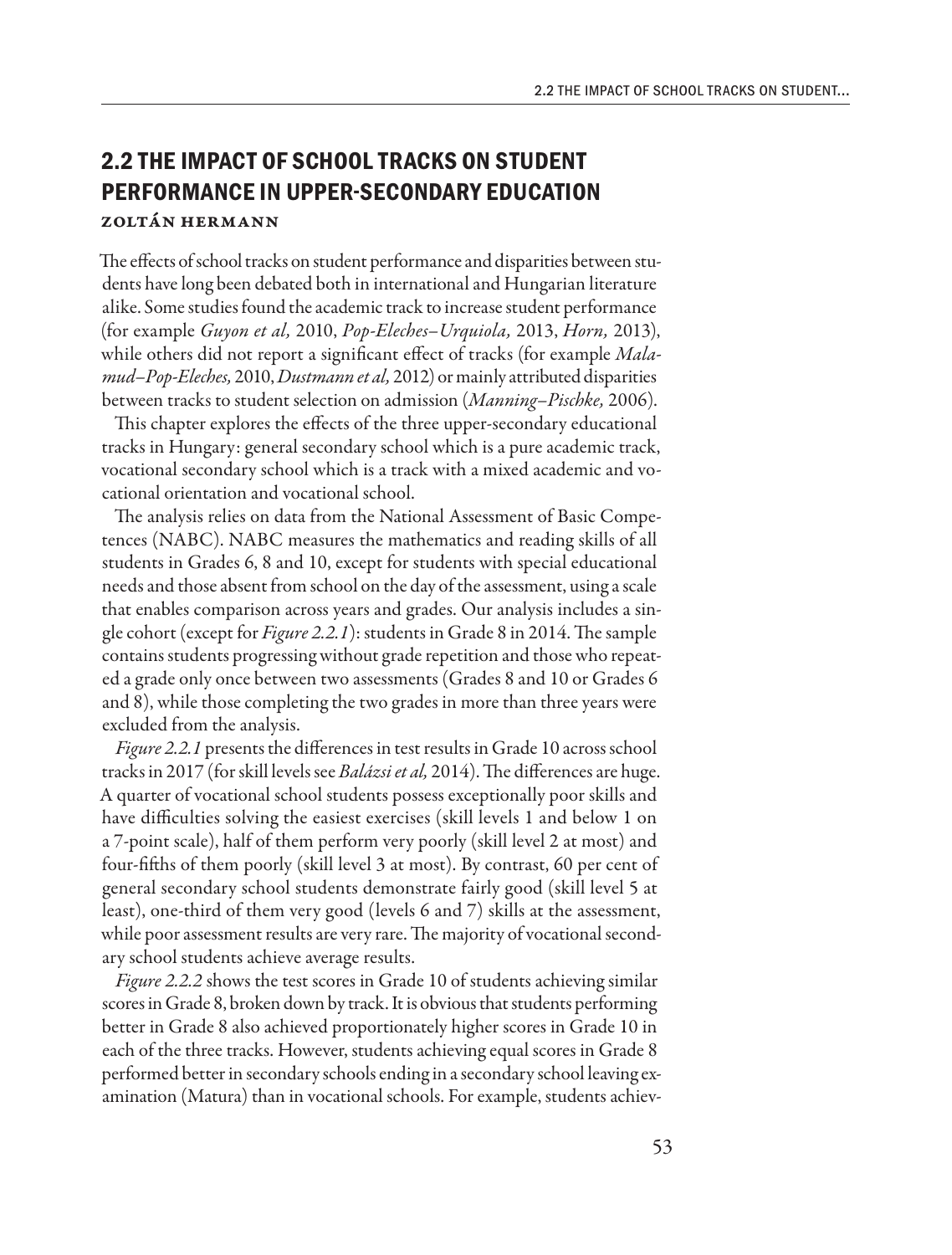ing 1400 points in mathematics in Grade 8 also achieve about 1400 points in Grade 10 in vocational school on average, while those of them studying in general or vocational secondary schools obtain nearly 1500 points. This approximately 100-point difference amounts to half a standard deviation unit (the standard deviation of test scores in Grade 8 is 200 points). In another respect, the 100-point difference is somewhat smaller than the difference between the average students of two consecutive skill levels (skill levels cover ranges of about 140 points). The Figure reveals that there is also a slight difference in the performance of general and vocational secondary schools (to the advantage of the former) but this is much smaller than the lag of vocational schools.



Figure 2.2.1: Skill levels of Grade 10 students by school track,<sup>a</sup> 2017 (percentage)

Source: Authors' calculations based on data from *NABC* 2014–2017.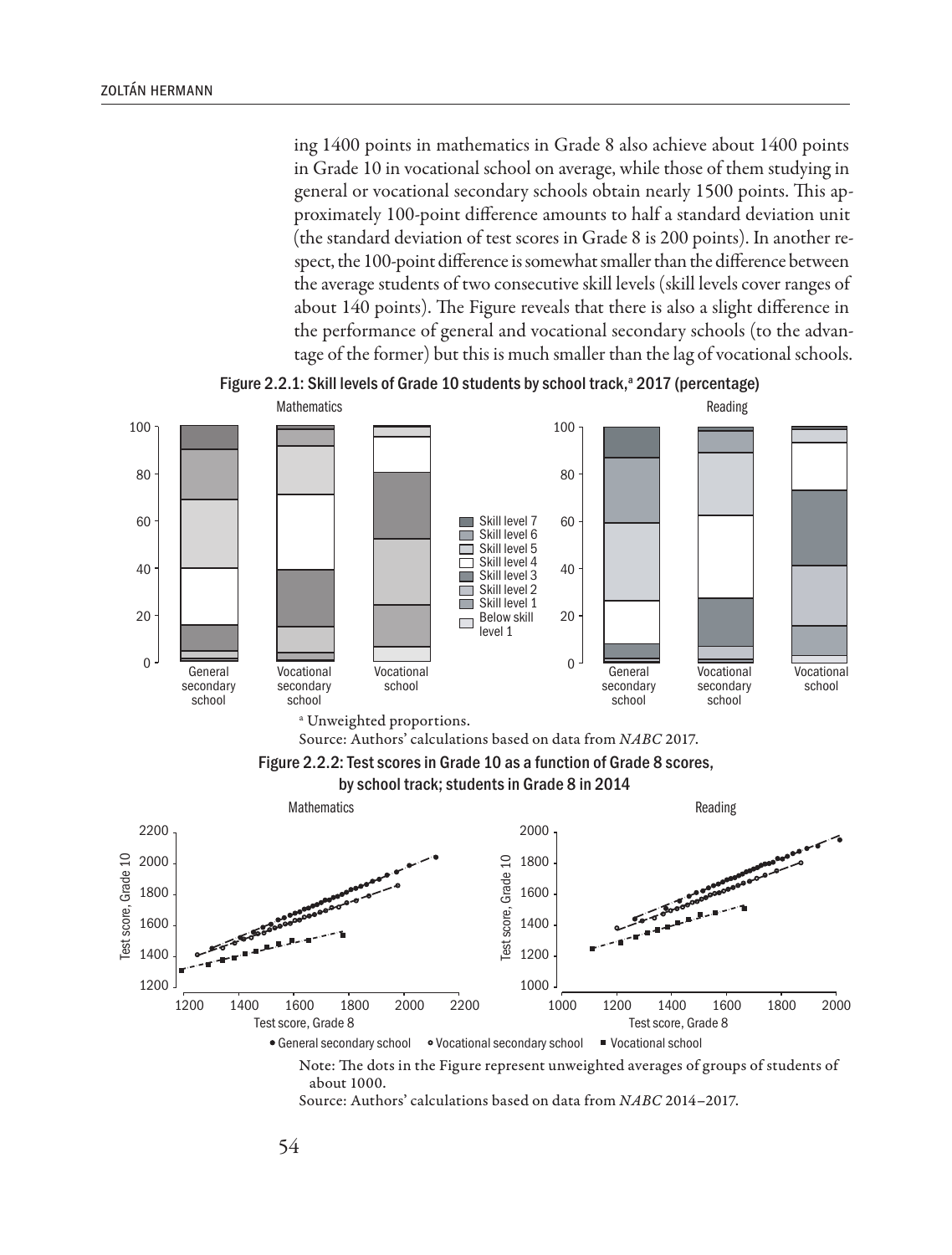These disparities are of course not entirely attributable to upper-secondary education: they primarily emerge in primary and lower-secondary education and reflect the impact of selection on admission to upper-secondary school. The question is whether there is a significant difference in the performance of school tracks in addition to the effects of selection.

The differences revealed by *Figure 2.2.2* suggest that upper-secondary school tracks contribute to developing basic skills to varying degrees. However, these differences may be due to differences between students, since students studying in the various tracks may not only differ in earlier academic achievements. It is possible that vocational school students have more learning difficulties, develop more slowly or they are less motivated or diligent.

Based on *Figure 2.2.3*, indirect conclusions may be drawn about the effects of these factors. The Figure presents the average test scores of students attending one of the three tracks in Grade 10 and their scores in Grade 6 and 8. In the first two grades of upper-secondary school, between Grade 8 and Grade 10, the average test scores of students in general and vocational secondary schools increase, while vocational school students achieve equal reading score and lower mathematics score in Grade 10 than in Grade 8 on average. What is particularly interesting, is that the increase between Grades 6 and 8 is similar in the three groups. Although future vocational school students obtained lower scores in Grade 6 and 8 than students subsequently attending tracks concluding with a Matura, their average test score increased to the same extent over the two years. This suggests that it is not impossible to improve basic skills in this group.





Note: Unweighted averages. Source: Authors' calculations based on data from *NABC* 2014–2017.

Estimates in *Table 2.2.1* quantify the effect of school tracks more accurately. These regression models include test scores in Grade 10 as dependent variables.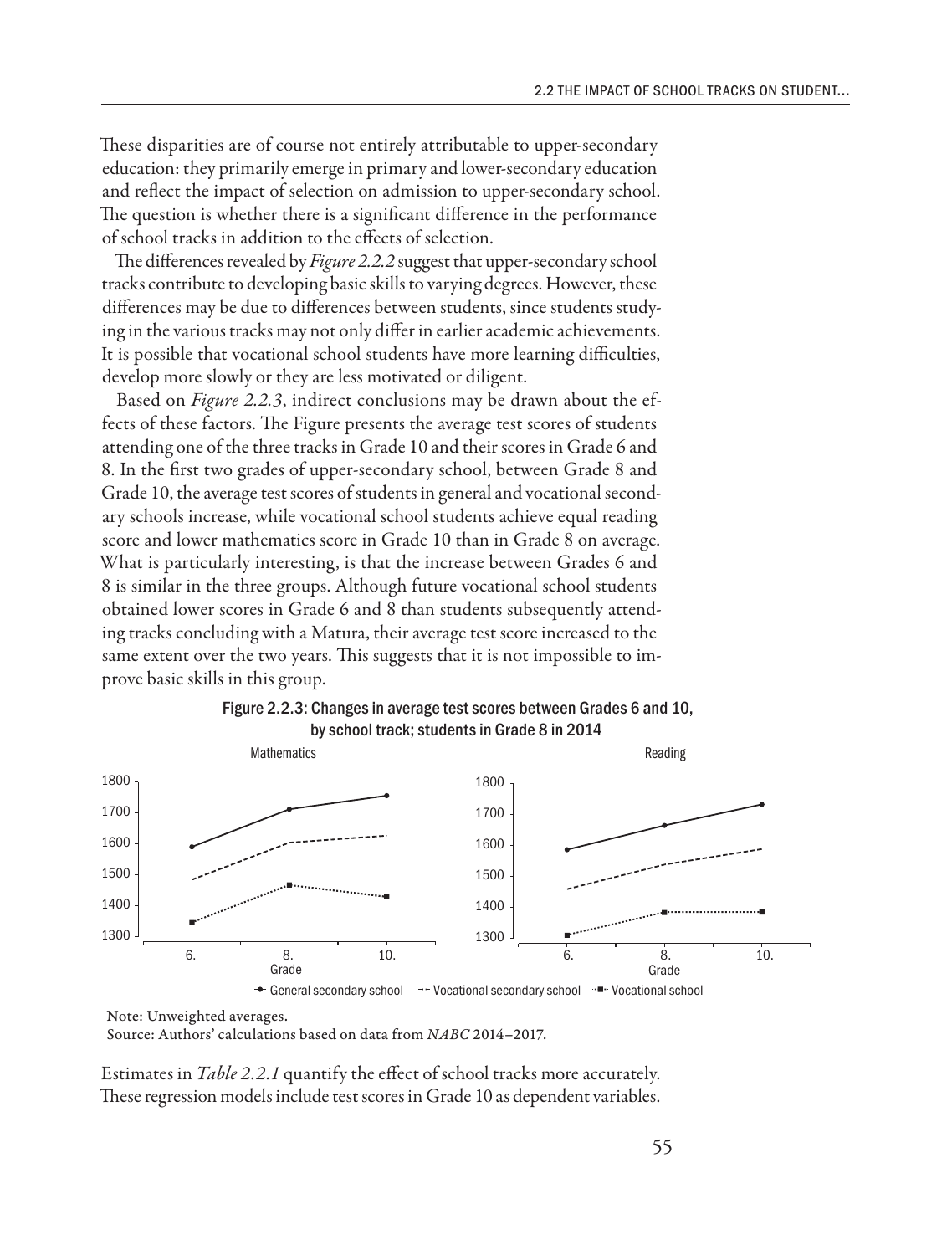Estimates in Columns (1) and (3) include the following control variables: indicators of prior student performance (test scores in both competence areas in Grades 6 and 8 as well as grades at the end of Grades 8 and 6, the latter as dummy variables) and individual characteristics of students (gender, special education needs and severe disadvantage, educational attainment of mother and father and the number of books possessed, all as dummy variables). The missing values of control variables were substituted by average or typical values and missing values are denoted by independent dummy variables. Controlling for these factors, coefficients show how students are likely to perform in Grade 10 depending on the school track they attend.

|                                    | <b>Mathematics</b> |              | Reading     |             |
|------------------------------------|--------------------|--------------|-------------|-------------|
|                                    | (1)                | (2)          | (3)         | (4)         |
| General secondary school           | $18.59***$         | $14.20***$   | $26.65***$  | $15.00***$  |
|                                    | (1.434)            | (1.437)      | (1.265)     | (1.472)     |
| Vocational school                  | $-51.28***$        | $-71.09***$  | $-58.87***$ | $-63.94***$ |
|                                    | (2.138)            | (2.581)      | (1.803)     | (2.730)     |
| General secondary school × test    |                    | $0.0924***$  |             | $0.0696***$ |
| score in Grade 8                   | (0.00671)          |              |             | (0.00730)   |
| Vocational school × score score in |                    | $-0.108$ *** |             | $-0.0524$   |
| Grade 8                            |                    | (0.0107)     |             | (0.0116)    |
| Number of observations             | 67,115             | 67,115       | 67,171      | 67.135      |
| Number of schools                  | 2,518              | 2,518        | 2,518       | 2,518       |
| $R^2$                              | 0.702              | 0.706        | 0.729       | 0.703       |

| Table 2.2.1: Regression estimates of the effect of school tracks on student |  |
|-----------------------------------------------------------------------------|--|
| performance in Grade 10; students in Grade 8 in 2014                        |  |

Note: Unweighted *OLS* estimates.

Reference category for school track: vocational secondary school.

Control variables: test scores in both competence areas in Grades 6 and 8, the categories of grades at the end of Grades 8 and 6, gender, special education needs and severe disadvantage, the categories of educational attainment of mother and father, the categories of the number of books possessed as well as dummy variables denoting the missing values of control variables.

Standard errors clustered for upper-secondary schools are shown in parentheses.

\*\*\*Significant at a 1 per cent, \*\*5 per cent, \* 10 per cent level.

Source: Authors' calculations based on data from *NABC* 2014–2017.

The findings show that a vocational school student achieves 50 points less in mathematics and 60 points less in reading on average than a vocational secondary school student with equal performance in lower secondary school. The advantage of a general secondary school student is 20–25 points. The standard deviation of test scores is about 200 points, thus the lag of vocational school students increases by a quarter, while the advantage of general secondary school students increases by one-tenth of a standard deviation unit.

Estimates in Columns (2) and (4) of *Table 2.2.1* also include the interaction terms of school tracks and the test score in Grade 8 in the given competence area. The coefficients of the interaction terms indicate that the effect of track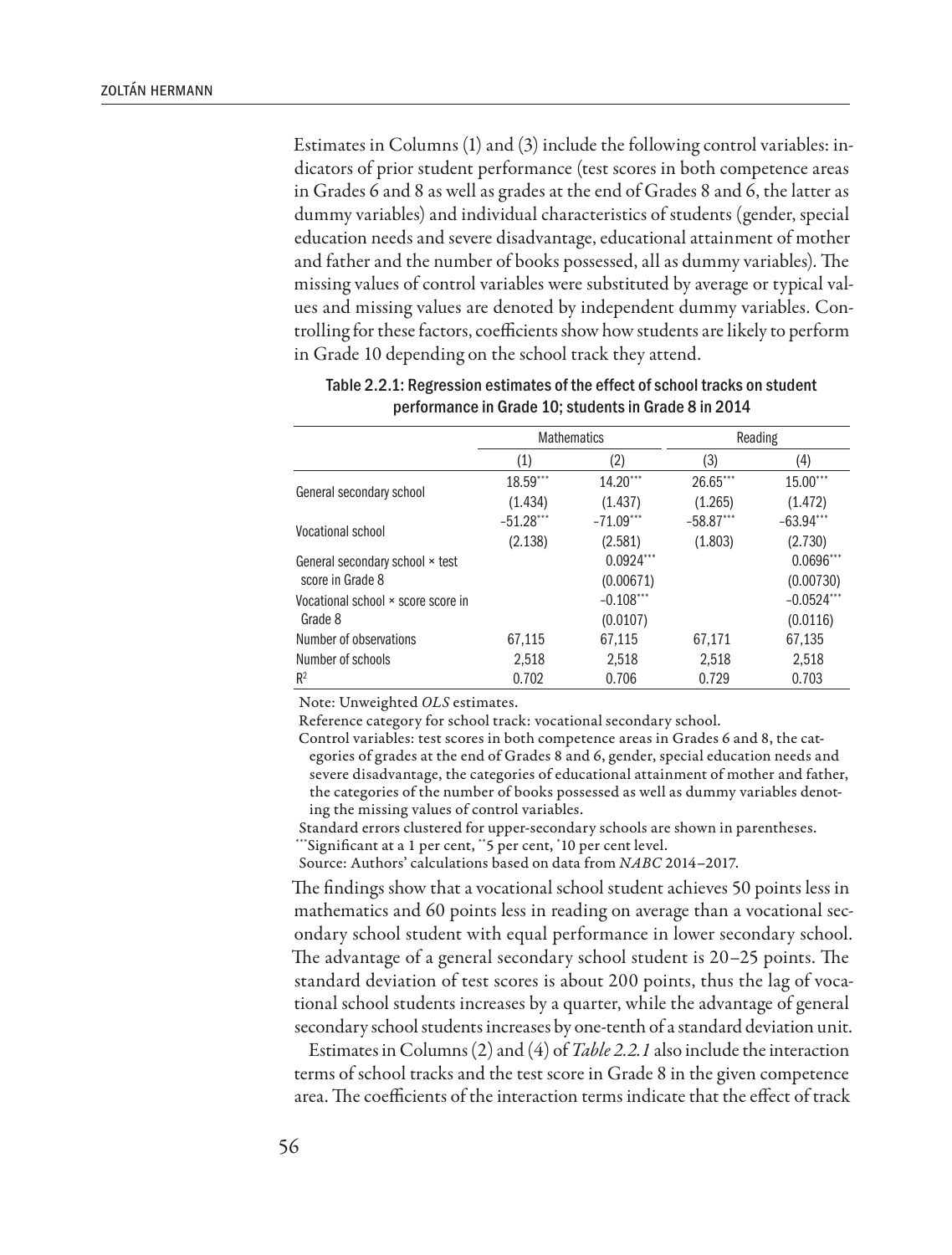is associated with performance in lower-secondary school: the better the test result of a student in Grade 8, the more advantage studying in a general secondary school is likely to entail compared to a vocational secondary school, and the more disadvantage results from studying in a vocational school. These findings are consistent with the trend seen in *Figure 2.2.2*, which reveals the difference between school tracks increases with test scores in Grade 8.

*Table 2.2.2* presents these correlations from another aspect. The models show how school track is associated with the probability of high or low performance in Grade 10, after controlling for individual factors. Since low performance levels are less frequent both in the total sample and among average students than high performance, the three lowest performance level together with below level 1 were defined as low performance, while levels 6 and 7 were regarded as high performance. Control variables are identical to those used in earlier estimates.

|                          |                             | <b>Mathematics</b>    |                             | Reading               |  |  |  |
|--------------------------|-----------------------------|-----------------------|-----------------------------|-----------------------|--|--|--|
|                          |                             | performance level     |                             |                       |  |  |  |
|                          | medium-low<br>$(level 0-3)$ | high<br>$(level 6-7)$ | medium-low<br>$(level 0-3)$ | high<br>$(level 6-7)$ |  |  |  |
|                          | (1)                         | (2)                   | (3)                         | (4)                   |  |  |  |
| General secondary school | $-0.0451***$                | $0.0130***$           | $-0.0432***$                | $0.0409***$           |  |  |  |
|                          | (0.00572)                   | (0.00143)             | (0.00365)                   | (0.00278)             |  |  |  |
| <b>Vocational school</b> | $0.142***$                  | $-0.0159$ ***         | $0.116***$                  | $-0.0512***$          |  |  |  |
|                          | (0.00901)                   | (0.00258)             | (0.00620)                   | (0.00474)             |  |  |  |
| Number of observations   | 67,115                      | 67,115                | 67.171                      | 67.171                |  |  |  |
| Number of schools        | 2.518                       | 2,518                 | 2,518                       | 2,518                 |  |  |  |
| Pseudo $R^2$             | 0.4497                      | 0.5259                | 0.4851                      | 0.5114                |  |  |  |
| P average                | 0.3518                      | 0.1797                | 0.2629                      | 0.2447                |  |  |  |

Table 2.2.2: Regression estimates of the effects of school tracks on the probability of high and low student performance; students in Grade 8 in 2014, marginal effects

Note: Unweighted *OLS* estimation.

Reference category for school track: vocational secondary school.

Control variables: test scores in both competence areas in Grades 6 and 8, the categories of grades at the end of Grades 8 and 6, gender, special education needs and severe disadvantage, the categories of educational attainment of mother and father, the categories of the number of books possessed as well as dummy variables denoting the missing values of control variables.

Standard errors clustered for upper-secondary schools are included in parentheses. \*\*\*Significant at a 1 per cent, \*\*5 per cent, \* 10 per cent level.

Source: Authors' calculations based on data from *NABC* 2014–2017.

35 per cent of students achieved a low performance level in Grade 10 in mathematics, while 26 per cent of them did so in reading. Estimates in Column (1) and (3) indicate that if an average student goes on to study at vocational school instead of vocational secondary school, the probability of low performance increases significantly: by 14.2 percentage points in mathematics and